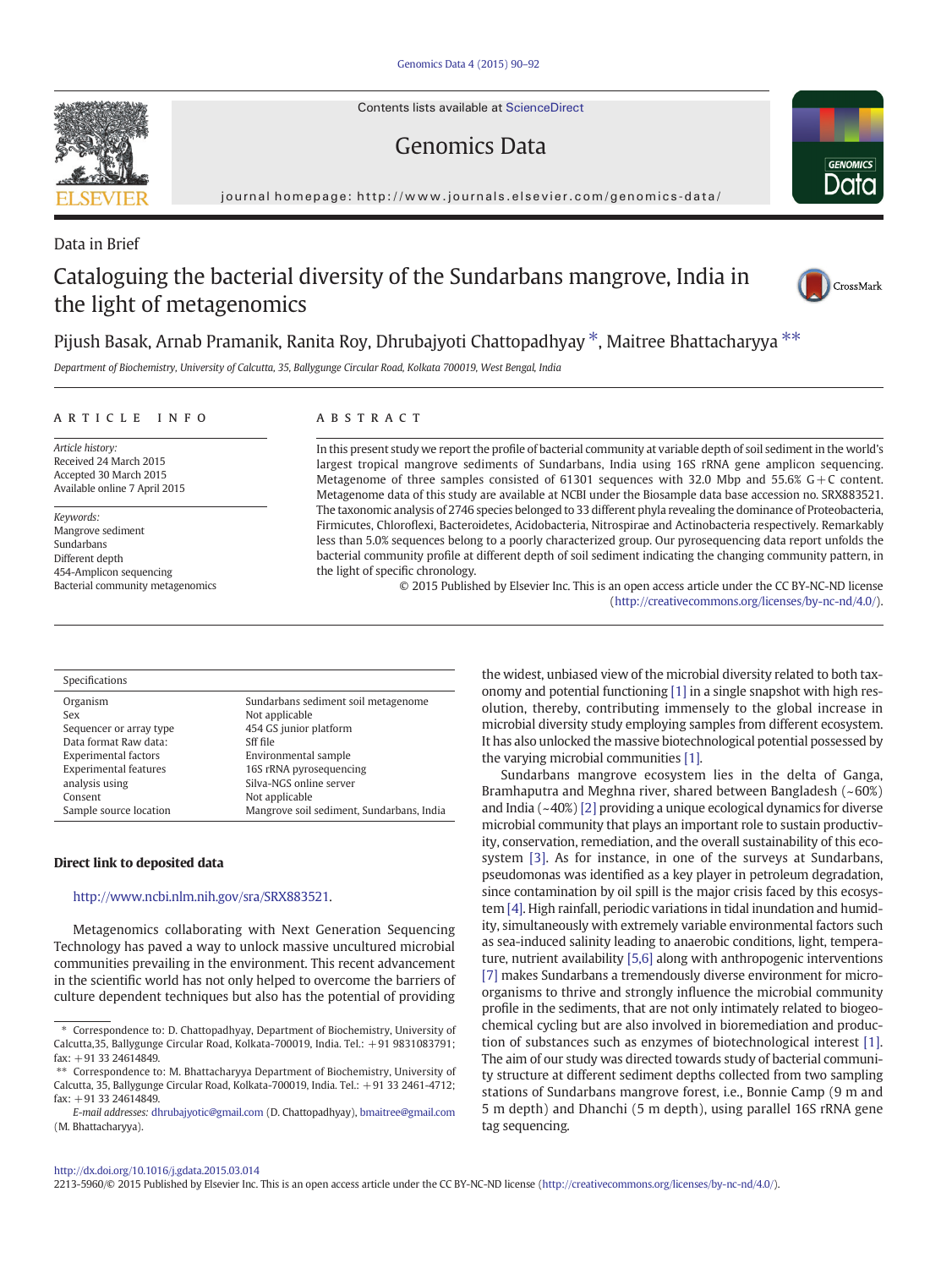<span id="page-1-0"></span>Soil was collected after recession when the land was exposed, in triplicate from a depth of 5 m and 9 m from Bonnie Camp (21° 49′ 53.581″ N, 88° 36′ 44.860″ E) and from a depth of 5 m from Dhanchi (21° 42′ 06.41″ N, 88° 25′ 54.682″ E) in a sealed sterile container. Metagenomic DNA was extracted from soil subsamples using Mo-Bio DNA Power Soil kit (MoBio Laboratories, Carlsbad, CA). To analyze bacterial diversity, the V1–V3 regions of bacterial 16S rRNA gene were amplified by PCR. Pyrosequencing was performed for 200 cycles on a Roche 454 GS-Junior sequencing instrument according to the manufacturer's protocol (454 Life Sciences, USA). The output was 61,363 sequences with size 30,875,597 bp and 56 G  $+$  C%. All sequence reads were processed by the NGS analysis pipeline of the SILVA rRNA gene database project (SILVA ngs 1.2) [\[8\]](#page-2-0).

Higher species richness was observed at Dhanchi 5 m depth (total number of sequences 20,953 with 11.1 Mbp data and  $G + C$  content

15,282 with 7.8 Mbp data and  $G + C$  content 55.8%) and 5 m (total number of sequences 25,066 with 13.1 Mbp data and  $G + C$  content 54.5%) depth respectively. In both the stations, Proteobacteria and Firmicutes formed the most abundant bacterial phyla, with percentages varying at different depths. This is in accordance to previous metagenomic studies done at Sundarbans ecosystem, which reported Proteobacteria as the dominating phyla in the soil sediments [\[9,10\].](#page-2-0) From the experimental data 67% and 19% Proteobacteria was found at Bonnie Camp at 9 m and 5 m depth respectively and 36% at Dhanchi at 5 m depth. Firmicutes formed 76% and 5% of the total bacterial population at a depth of 5 m and 9 m of Station A respectively and 27% of the major population at a depth of 5 m Station B. The third abundant bacterial phyla were Chloroflexi (11%) at Dhanchi (5 m depth) with decreasing percentage

56.5%), with total 31 different bacterial phyla, followed by 25 and 24 different bacterial phyla at Bonnie Camp 9 m (total number of sequences



Fig. 1. Bacterial community structure of soil sediment samples collected from different depth of Sundarbans Mangrove.